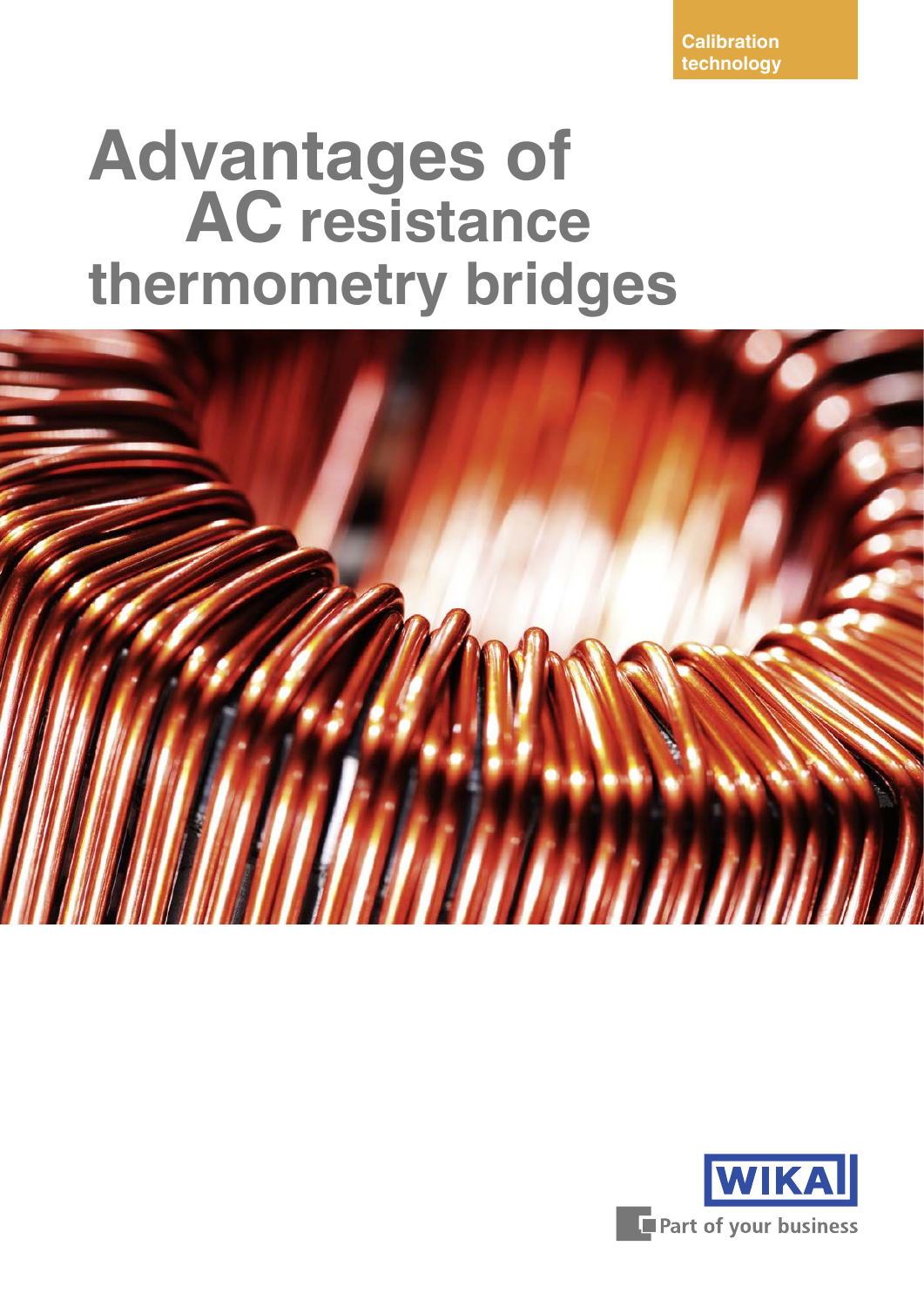# **Resistance thermometry bridges**

By using internal or external standard resistors (model CER6000), resistance thermometry bridges measure resistance ratios with high accuracy, which are indicative of the temperature, among other things. Due to their high accuracy, these instruments are not only used in the field of temperature measurement, but also in electrical laboratories.

ASL equipment is used for research, primary and secondary calibration verification, process monitoring, sterilisation and validation work by some of the world's most demanding end users in the Aerospace, Pharmaceutical, Oil and Gas, Power and Distribution, Electrical and Electronic industries, and all International Standards Laboratories including the National Physical Laboratory in the UK, BIPM in France, PTB in Germany, NIST in the USA, AIST in Japan and NIM in China. Our thermometry bridges cover a range of single and multi channel applications and are used extensively by national standards laboratories around the world. We offer also high accuracy precision digital thermometers for scientific and laboratory use.

Moreover ASL provides a full range Platinum Resistance Thermometers (PRT) for use in every application from standards calibration to site temperature measurement. If our "off the shelf" range will not suit your needs we are able to supply custom manufactured thermometers to almost any specification. We also provide a range of Standards Resistors for use when calibrating Platinum Resistance Thermometers.





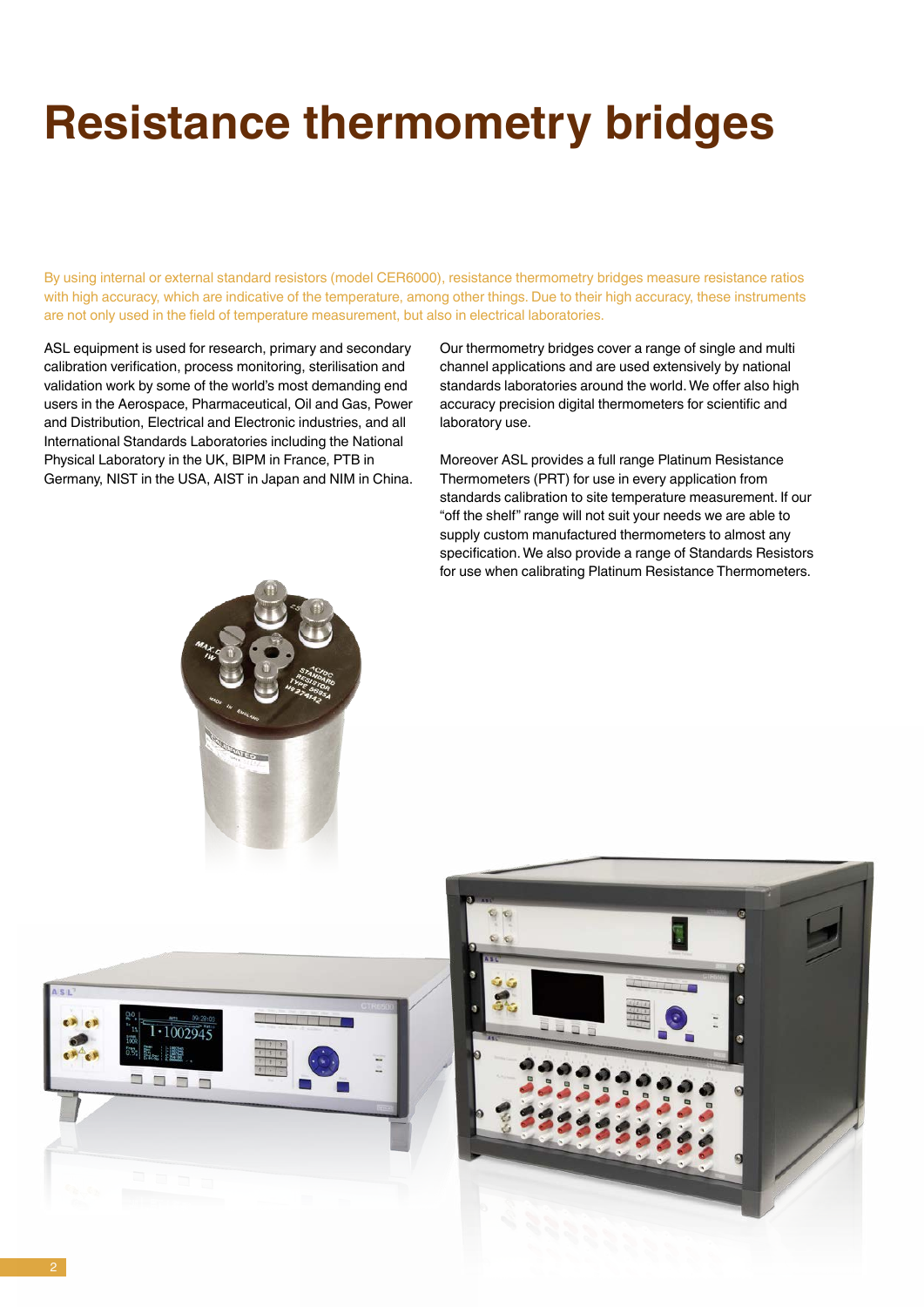#### **AC technology**



#### **Precision thermometer**

**Measuring range:**  $-200...+962$  °C

**Accuracy:** 0.01, optional 0.005 K

**Sensor type:** Pt100, Pt25

**Special feature:** Integrated data logger (optional) Up to 64 channels

**Data sheet:** CT 60.20



#### **CTR6500 CTR9000**

#### **AC resistance thermometry bridge Primary-standard resistance**

**Measuring range:**  $-200...+962$  °C

**Accuracy:** 0.1 … 1.25 mK depending on resistance ratio

**Sensor type:** SPRT, PRT or fixed resistor

**Special feature:** Expendable to up to 60 channels (optional) Internal resistors 25, 100 Ω AC technology

**Data sheet:** CT 60.40



### **thermometry bridge**

**Measuring range:**  $0... 260$  Ω

**Accuracy:** 0.1 ppm, 20 ppb optional

**Sensor type:** SPRT, PRT or fixed resistor

**Special feature:**

Expendable to up to 60 channels (optional) 4 selectable standby currents possible (optional) AC technology

**Data sheet:** CT 60.80

#### **DC technology**



#### **CTR6000**

#### **DC resistance thermometry bridge**

**Measuring range:** -200 … +962 °C

**Accuracy:**

± 3 mK (full range)

**Sensor type:** PRT, thermistors or fixed resistors

#### **Special feature:**

Expendable to up to 60 channels (optional) Internal resistors 25 Ω, 100 Ω, 10 kΩ, 100 kΩ

**Data sheet:** CT 60.30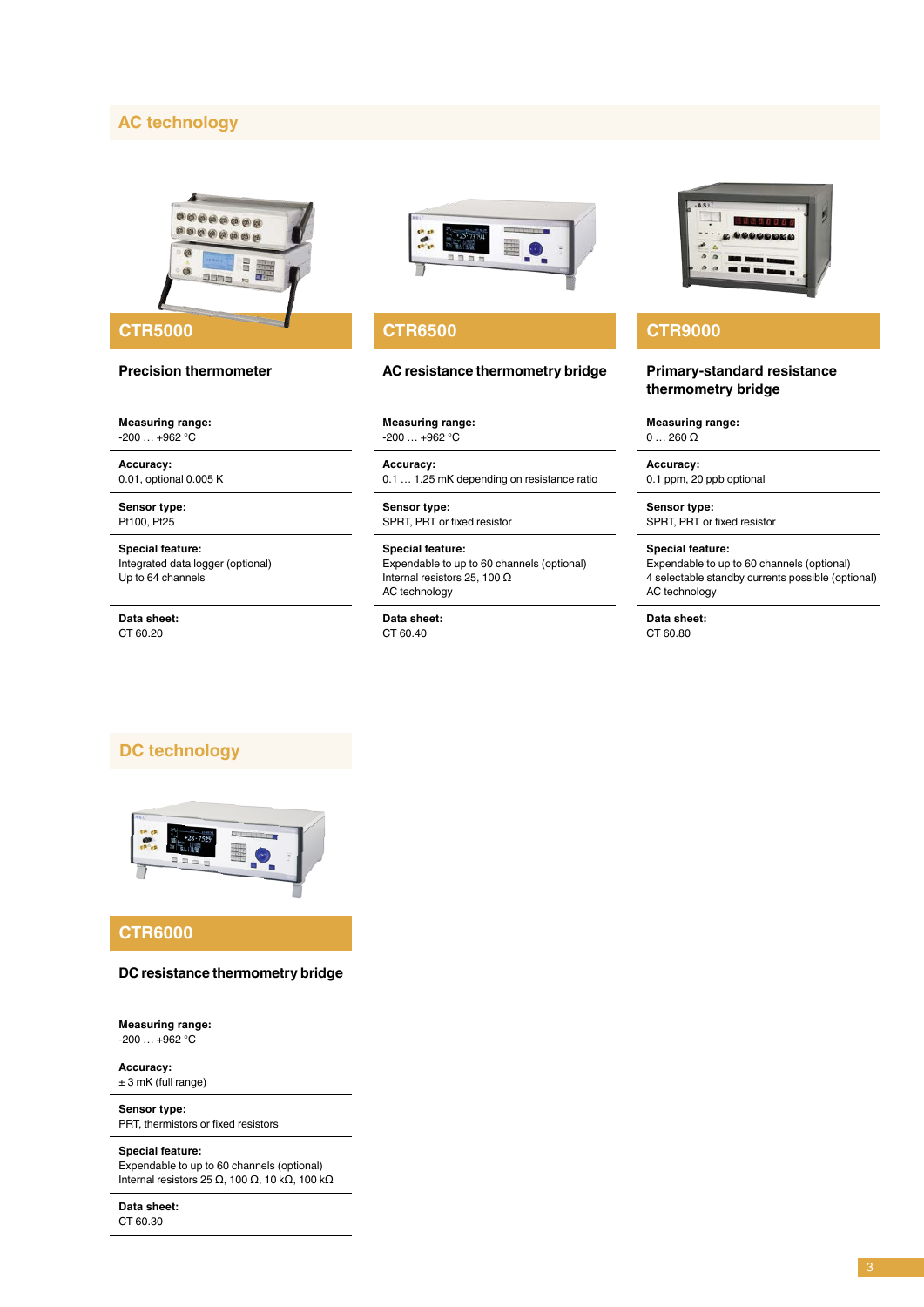## **Heart of the AC bridge concept**

#### **The ratio transformer**

The ratio transformer is sometimes referred to as an IVD, an Inductive Voltage Divider. As suggested by its name the "simple" task of the ratio transformer is to divide the voltage across the resistance thermometer  $R_T$  and a reference resistor R<sub>S</sub>, which carry a common current, and therefore measure the ratio  $V_T/V_S$ , which is the same as the ratio  $R_T/R_S$ .



#### **Direct Current (DC)**

A traditional method for measuring resistance accurately in this way is the Wheatstone bridge, this is made of two resistance elements, one of which is fixed  $R_F$  and one is variable R<sub>V</sub>. As with an AC bridge, the other half of the bridge is the resistance thermometer  $R<sub>T</sub>$  and the standard resistor R<sub>S</sub>. In the Wheatstone bridge, adjustment of the variable resistor  $R_V$  allows the voltage across the galvanometer to be adjusted to zero. In this condition, when the bridge is said to be balanced, the ratio  $R_V / R_F$ , is the same as  $R_T / R_S$ .

However, to help us understand the equivalent AC bridge principles, it might be easier to picture the Wheatstone bridge using a decade resistor box to obtain a balance as shown below.



For our purposes we know  $R_S$ , so we can calculate  $R_T$  from  $R_V$  /  $R_F \times R_S$ 

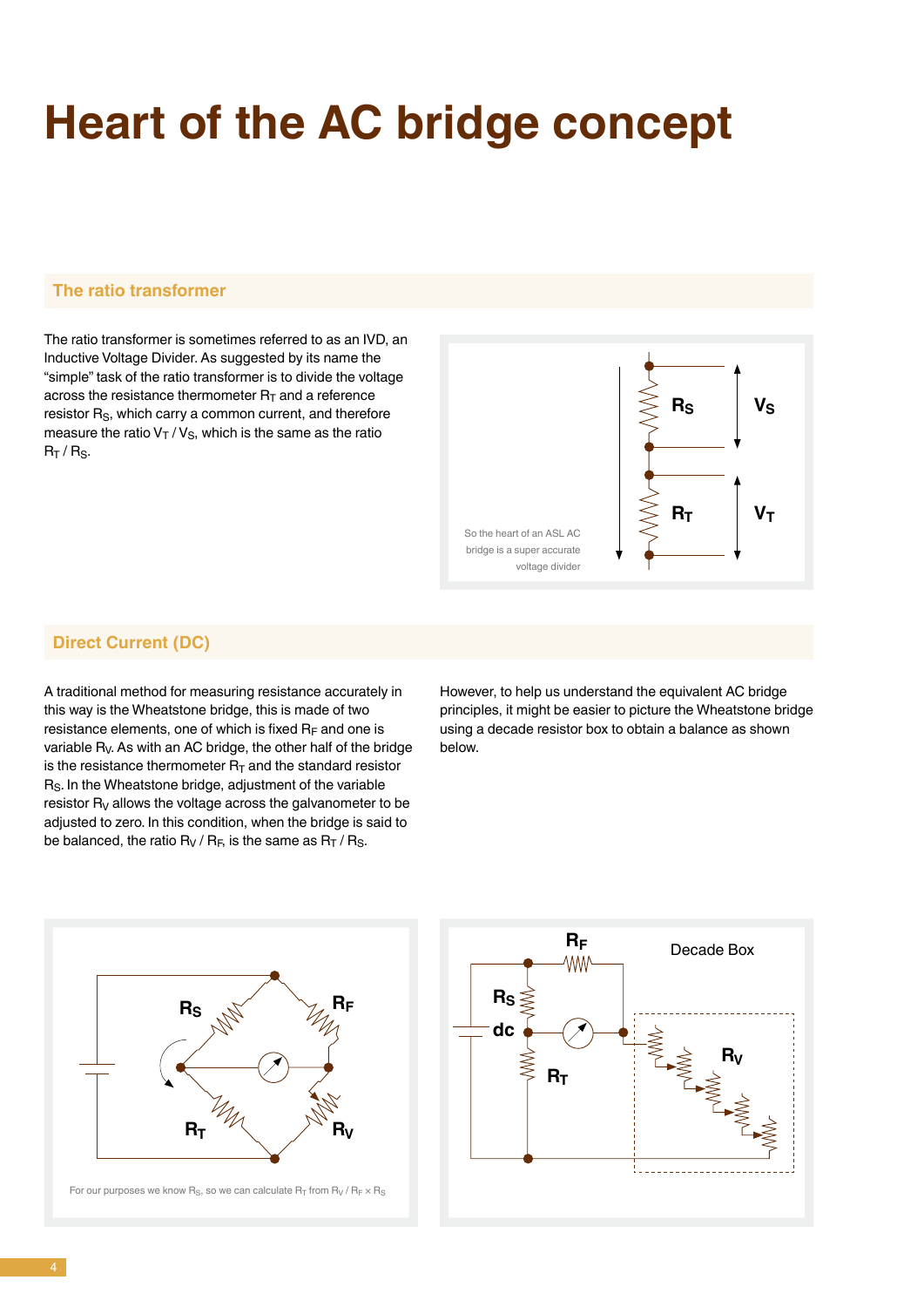#### **Alternating Current (AC)**

A simplified diagram of an AC bridge is shown below, the voltage across the standard  $R_S$  is measured by the fixed primary winding (P) of the ratio transformer. The secondary winding (S), or the variable, can be adjusted so the voltage division is equal to that of  $R<sub>T</sub>$  to  $R<sub>S</sub>$ .



The secondary winding (S) is far from a simple secondary and can be shown to take the form of cascaded "decades", which can be considered similar in principle to that of the decade resistor box.

In effect, one tapping of the "unity ratio" decade has ten tappings which represent "0.1" ratio each. So the AC voltage across the one unity tapping is also across all ten "0.1" ratio tappings, hence a division of 10 is available on this AC voltage. Each "0.1" ratio tapping has ten tappings representing "0.01" etc.

In this way the ratio of the thermometer  $R_T$  and the standard resistor  $R<sub>S</sub>$  may be read directly. A representation of this arrangement is shown beside.

#### **Disadvantages of the DC measurement technique**

- Voltmeter offset and linearity errors
- Noise on the sense current and voltmeter
- Sequential measurement temperature change
- Thermal EMFs
- Slower speed of response to achieve the correct measurement

These all lead directly to the measurement uncertainty.

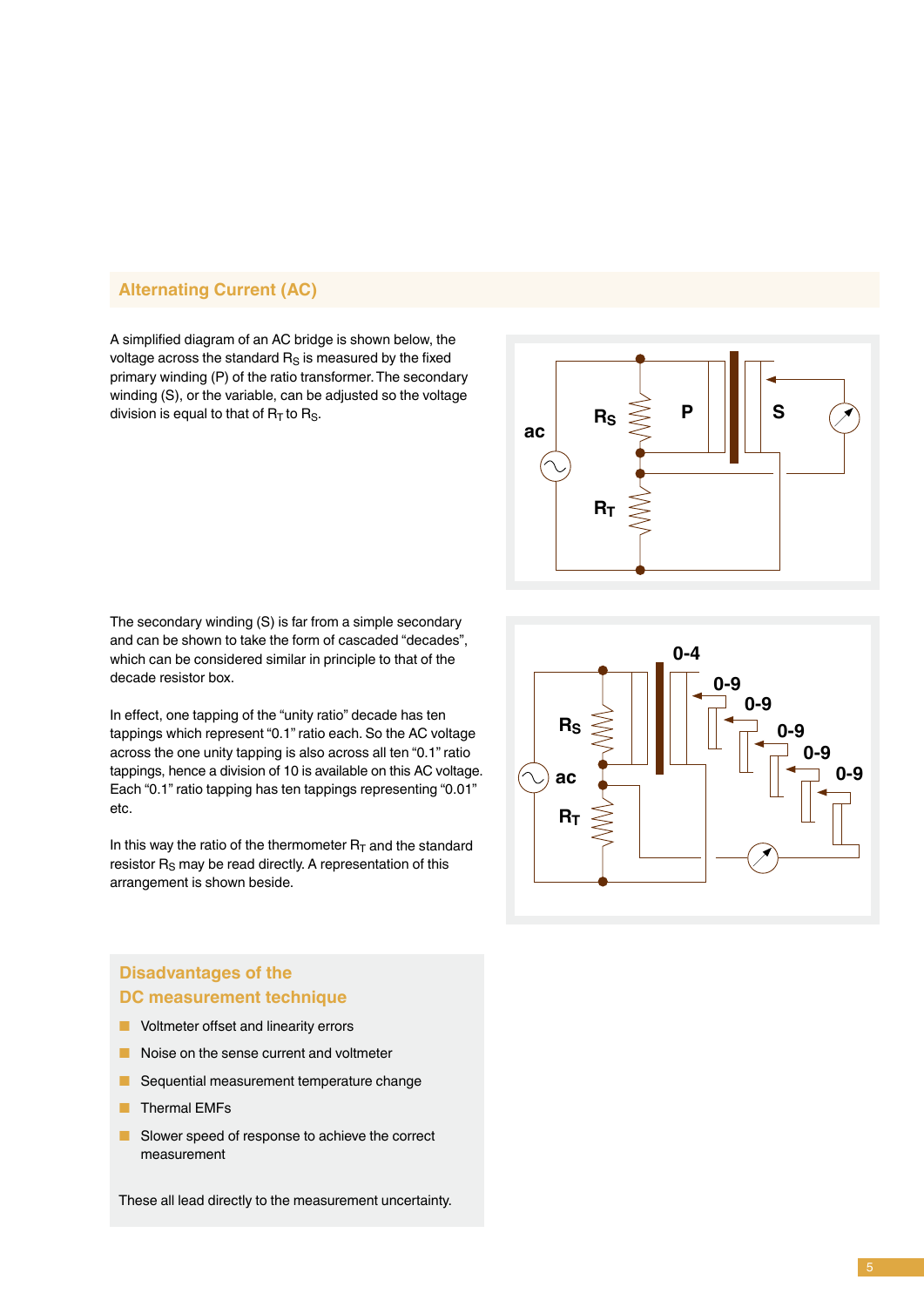### **Advantages of the ratio transformer**

#### **High accuracy**

Accuracy is inherent in the design of ASL bridges, ASL use AC measurement techniques in its bridges because the AC ratio technique is the best ratio standard able to provide higher precision.

#### **Long-term stability**

The Ratio transformer (Inductive Voltage Divider) does not drift with time and has proven to have long term stability providing consistent measurement results.

#### **Elimination of DC circuit drifts**

By using AC the amplifier drifts associated with DC instruments are not a problem, therefore providing good stability and fast measurements.

#### **Low temperature coefficient**

The ratio transformer is insensitive to ambient temperature changes and therefore requires little or no warm-up time providing less waiting time and no need for ambient temperature control.

#### **4-wire measurement**

To provide the highest possible accuracy and eliminates the effects of lead resistance within the measurement, even with the addition of Multiplexers and long cables.

#### **Active input circuitry**

Input "guarding" techniques increase the input impedance of the ratio transformer so as not affect the current and maintain the measurement accuracy from leakage currents. This allows the ASL AC bridges to be used in a wide range of applications without affecting the performance.

#### **Elimination of thermal and electrochemical EMFs**

These effects are cancelled by using AC current, in an attempt to cancel these errors, DC instruments reverse their measuring current but at the expense of measurement time and level of accuracy.

DC instruments have to reverse their measurement current periodically in an attempt to match the AC bridge performance and in doing so extend the measurement time. In effect, DC measurements are sequential, whereas AC bridge measurement is concurrent, or overlapping, so there are no errors caused by conditions changing while the actual measurement is taking place. In addition these current reversals in DC instruments generate heating and cooling due to the Peltier effect at all the connections in the measurement circuit. This heating and cooling effect then caused thermal EMFs to be created and will be added to the thermometer voltage, even when reversed the measure resistance will be higher than the true ohmic value. By contrast the low frequency AC measurement technique will not allow time for significant heating and cooling to take place, so the true ohmic value of the thermometer is measured.

#### **Low frequency carrier**

The use of 25 ... 75 Hz (30 ... 90 Hz) almost completely eliminates the "1/F noise" generated within DC instruments, this provides a measurement that is more precise, has lower noise, a high resolution and in a fast time.

The "1/F noise" or "flicker noise" is basically the tendency of the offset voltage of many meters and amplifiers to vary erratically in a way which is inversely proportional to frequency. With the CTR9000 (ASL F900 / F18) a matching transformer is part of the design that optimally matches the Thermometer resistance that also reduces the effects of noise at this level of measurement.

This measurement frequency also provides an inherent rejection of line / supply frequency interference and harmonics, while reducing reactive effects with a quadrature servo enabling the correct resistance values being obtained in the measurement.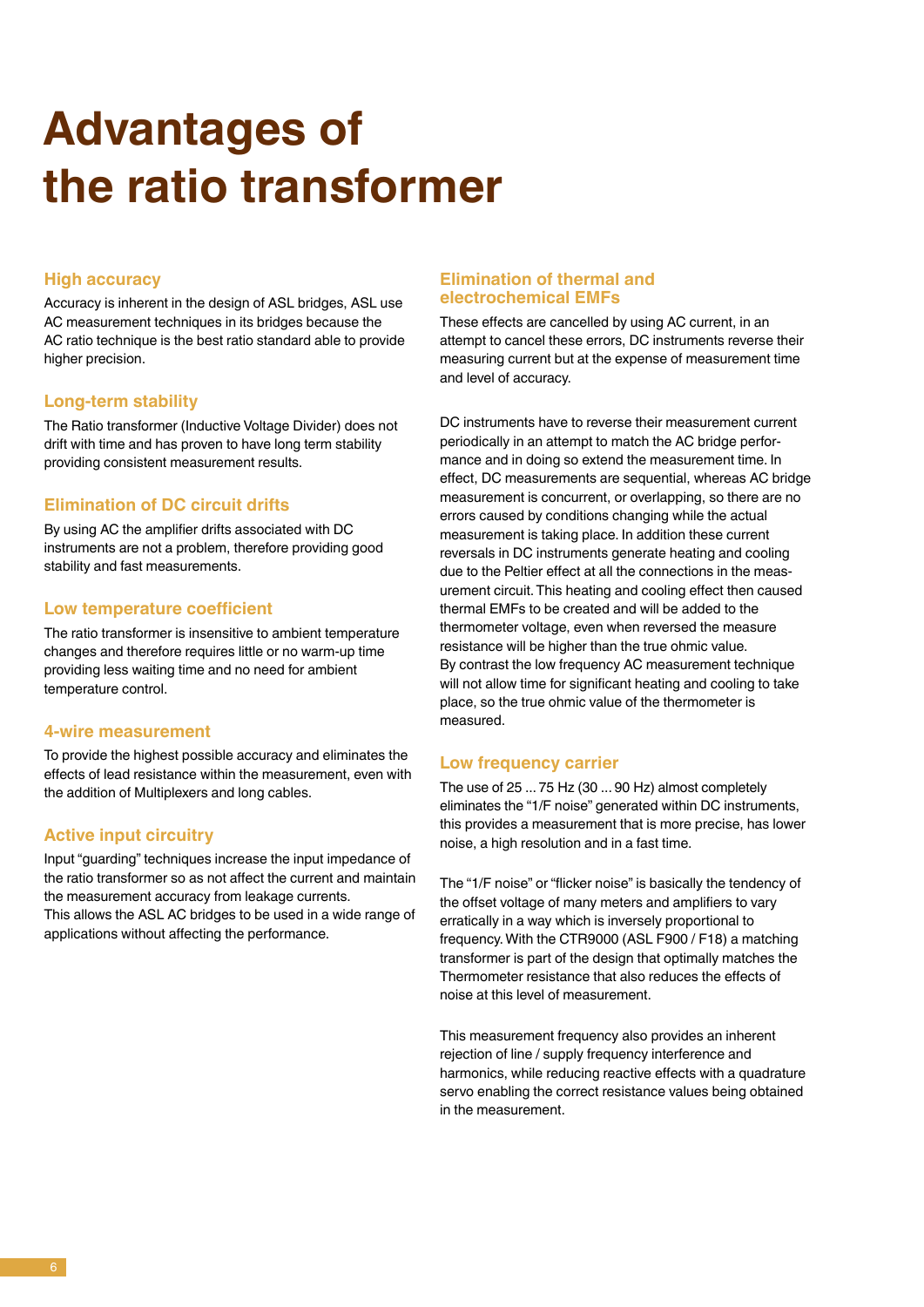### **With important criteria to the right product**

| <b>Model</b>                                      | Technology |           | <b>Accuracy</b> | <b>Reference resistors</b> |                 | <b>Sensor current</b> |             | <b>Number of</b><br>channels |
|---------------------------------------------------|------------|-----------|-----------------|----------------------------|-----------------|-----------------------|-------------|------------------------------|
|                                                   | <b>AC</b>  | <b>DC</b> | Full range      | <b>Internal</b>            | <b>External</b> | <b>Standard</b>       | <b>User</b> | <b>Maximun</b>               |
| CTR5000                                           | $\bullet$  | $\circ$   | 0,005K          | $\bullet$                  | $\circ$         | $\bullet$             | $\circ$     | 64                           |
| CTR6000                                           | $\circ$    | $\bullet$ | 3 ppm           | $\bullet$                  | $\bullet$       | $\bullet$             | $\bullet$   | 60                           |
| CTR6500                                           | $\bullet$  | $\circ$   | 1 ppm           | $\bullet$                  | $\bullet$       | $\bullet$             | $\bullet$   | 60                           |
| <b>CTR9000</b>                                    | $\bullet$  | $\circ$   | 20 ppb          | $\circ$                    | $\bullet$       | $\bullet$             | $\bullet$   | 60                           |
| $\bullet$ possible $\circ$ not possible<br>Legend |            |           |                 |                            |                 |                       |             |                              |

### **Industries**

Our temperature measuring bridges are mainly used to measure and calibrate temperature sensors. Our products make your measurements and calibrations very easy. This is ensured through intuitive operation and very precise measurement technology.

#### **Automotive industry**

Calibration of high-precision automotive sensors and transmitters.

#### **Heating, ventilation, air-conditioning**

Accurate measurements for applications such as air-conditioning, water heating and cooling systems.

#### **Manufacturing of temperature sensors**

Measurement of process-critical parameters during manufacture.

#### **Pharmaceutical industry**

Precise calibration of measuring systems from production in the manufacture of medical instruments, surgical equipment and of innovative medical solutions.

#### **Oil & gas**

Precise calibration for instruments in harsh, dirty environments.

#### **Calibration service**

Efficient and precise calibration conforming to local and national standards.

## **WIKA and ASL**

ASL (Automatic Systems Laboratories) is a worldwide leader in the manufacture of temperature products in the area covering high-precision temperature hand-helds through to the highest level of temperature measuring bridges.

Since 2013, ASL has been part of the WIKA Group in the calibration technology division. Since then, ASL has improved even further. Modern and efficient warehousing ensures short and exact delivery times.

The services and product range will be expanded even further.